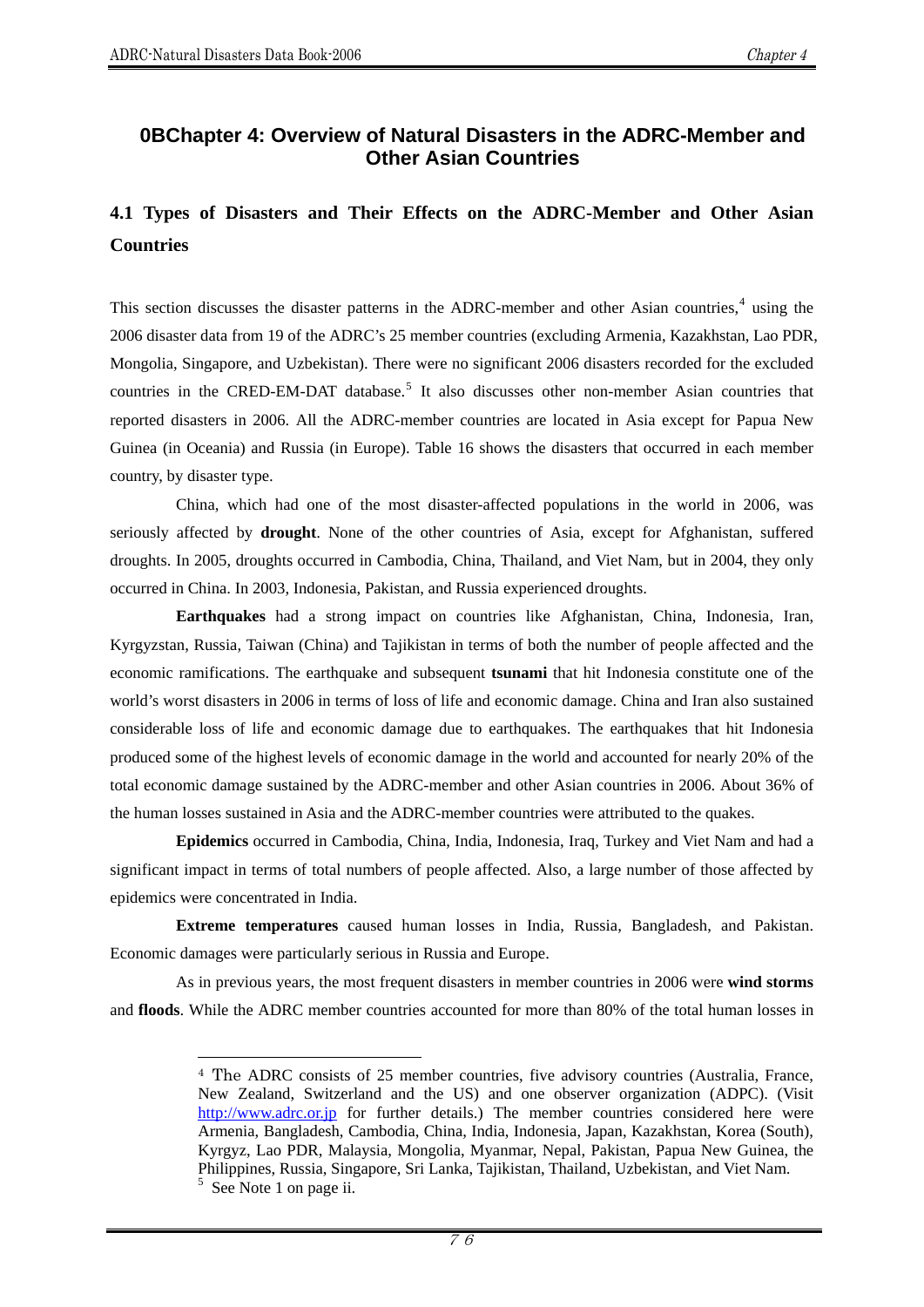2003, they accounted for only 2% of human losses in 2004. In 2005, however, this figure increased to about 7%, the majority of which were due to wind storms and floods. But in 2006 the death toll skyrocketed, with the Asian and ADRC member countries accounting for nearly 46% of all human losses . Furthermore, floods and wind storms accounted for about 80% of the disaster-affected population in the Asian and ADRC member countries in 2006, much as they did in 2005 (90%). This stands in contrast to 2004 when that figure was only 21%. The data also shows that nearly 67% of the total economic losses in member countries were due to floods and wind storms in 2006, similar to the 71% figure in 2005. The most severe damage in terms of human casualties and economic losses occurred in China, India, Thailand, Indonesia, Sri Lanka, the Philippines and Bangladesh, though most member countries were impacted to some degree by floods and wind storms.

**Landslides** caused considerable human casualties in Afghanistan, Nepal and the Philippines. In fact, the landslides in the Philippines caused more fatalities than any other disaster in 2006.

**Volcanic eruptions** in the Philippines, Indonesia, and Papua New Guinea affected large numbers of people, but the CRED-EMDAT data show that they did not result in any human or economic losses.

**Wild fires** also resulted in human casualties in Indonesia.

**Table 16: Natural Disasters in the ADRC-member and other Asian Countries by Disaster Type (2006)** 

| <b>Disaster Type</b>    | <b>Country</b>  | <b>Number of</b><br><b>Disasters</b> | Sum of<br><b>Killed</b> | Sum of<br><b>Total</b><br><b>Affected</b> | Sum of<br><b>Damage</b><br><b>US\$ ('000s)</b> |
|-------------------------|-----------------|--------------------------------------|-------------------------|-------------------------------------------|------------------------------------------------|
| Drought                 | Afghanistan     | 1                                    |                         | 1,900,000                                 |                                                |
|                         | China, P Rep    | $\mathbf{1}$                         |                         | 18,000,000                                | 817,000                                        |
| <b>Drought Total</b>    |                 | $\overline{2}$                       |                         | 19,900,000                                | 817,000                                        |
| Earthquake              | Afghanistan     | $\mathbf{1}$                         | 1                       | 935                                       |                                                |
|                         | China, P Rep    | 6                                    | 23                      | 411,548                                   | 7,191                                          |
|                         | Indonesia       | 4                                    | 5,790                   | 3,180,439                                 | 3,100,000                                      |
|                         | Iran, Islam Rep | 3                                    | 63                      | 168,494                                   | 42,262                                         |
|                         | Kyrgyzstan      | 1                                    |                         | 12,050                                    |                                                |
|                         | Russia          | 1                                    |                         | 12,040                                    | 55,000                                         |
|                         | Taiwan (China)  | 1                                    | 2                       | 42                                        |                                                |
|                         | Tajikistan      | 1                                    | 3                       | 15,427                                    | 22,000                                         |
| <b>Earthquake Total</b> |                 | 18                                   | 5,882                   | 3,800,975                                 | 3,226,453                                      |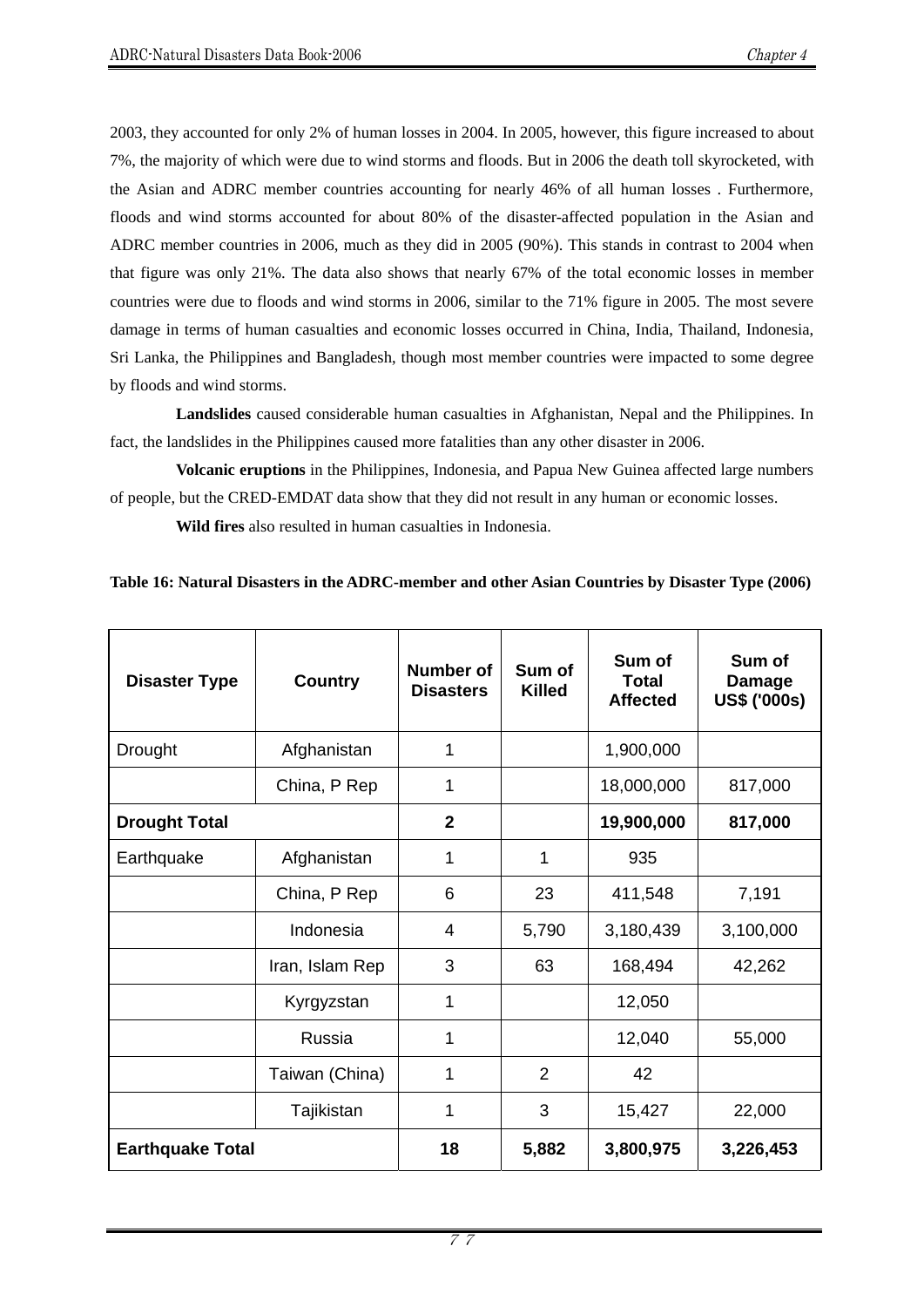| <b>Disaster Type</b>             | <b>Country</b>     | <b>Number of</b><br><b>Disasters</b> | Sum of<br><b>Killed</b> | Sum of<br><b>Total</b><br><b>Affected</b> | Sum of<br><b>Damage</b><br>US\$ ('000s) |
|----------------------------------|--------------------|--------------------------------------|-------------------------|-------------------------------------------|-----------------------------------------|
| Epidemic                         | Cambodia           | 1                                    | 4                       |                                           |                                         |
|                                  | China, P Rep       | 1                                    | 5                       | 3                                         |                                         |
|                                  | India              | $\mathbf{1}$                         |                         | 153,324                                   |                                         |
|                                  | Indonesia          | $\mathbf{1}$                         | 11                      |                                           |                                         |
|                                  | Iraq               | $\mathbf{1}$                         |                         |                                           |                                         |
|                                  | Turkey             | $\overline{2}$                       | 20                      | 222                                       |                                         |
|                                  | Viet Nam           | $\mathbf{1}$                         | 16                      | 83                                        |                                         |
| <b>Epidemic Total</b>            |                    | 8                                    | 56                      | 153,632                                   |                                         |
| <b>Extreme</b><br>Temperature    | Bangladesh         | $\mathbf{1}$                         | 100                     | 1,000                                     |                                         |
|                                  | India              | $\overline{2}$                       | 227                     |                                           |                                         |
|                                  | Pakistan           | 1                                    | 84                      | 100                                       |                                         |
|                                  | Russia             | $\mathbf{1}$                         | 116                     | 14                                        | 1,000,000                               |
| <b>Extreme Temperature Total</b> |                    | 5                                    | 527                     | 1,114                                     | 1,000,000                               |
| Flood                            | Afghanistan        | $\overline{7}$                       | 282                     | 32,970                                    |                                         |
|                                  | Bangladesh         | $\overline{2}$                       |                         | 211,775                                   |                                         |
|                                  | Cambodia           | $\overline{2}$                       | 5                       | 38,000                                    |                                         |
|                                  | China, P Rep       | 19                                   | 406                     | 15,003,448                                | 709,400                                 |
|                                  | Georgia            | $\mathbf{1}$                         |                         | 600                                       |                                         |
|                                  | India              | 14                                   | 858                     | 9,009,065                                 |                                         |
|                                  | Indonesia          | 10                                   | 735                     | 388,233                                   | 102,300                                 |
|                                  | Iran, Islam Rep    | $\mathbf{1}$                         | 14                      | 2,800                                     | 16,000                                  |
|                                  | Iraq               | $\overline{2}$                       | 20                      | 59,910                                    | 1,300                                   |
|                                  | Japan              | $\overline{2}$                       | 42                      | 10,532                                    |                                         |
|                                  | Korea Dem P<br>Rep | $\overline{2}$                       | 278                     | 91,824                                    |                                         |
|                                  | Korea, Rep         | $\mathbf 1$                          | 46                      | 4,630                                     |                                         |
|                                  | Malaysia           | 5                                    | 15                      | 136,518                                   | 22,000                                  |
|                                  | Myanmar            | $\mathbf{1}$                         | 25                      | 10,000                                    |                                         |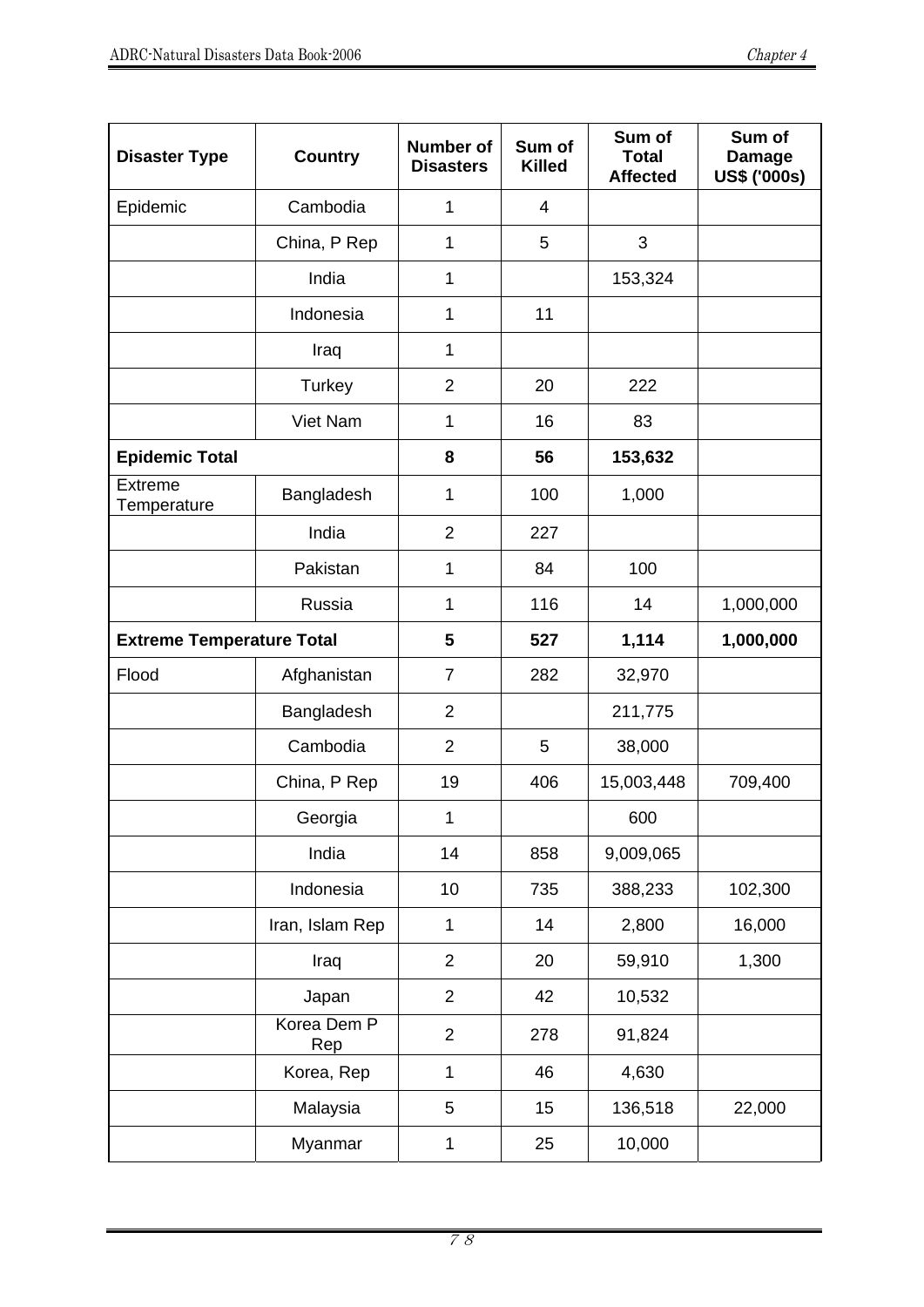| <b>Disaster Type</b> | <b>Country</b>      | <b>Number of</b><br><b>Disasters</b> | Sum of<br><b>Killed</b> | Sum of<br><b>Total</b><br><b>Affected</b> | Sum of<br><b>Damage</b><br>US\$ ('000s) |
|----------------------|---------------------|--------------------------------------|-------------------------|-------------------------------------------|-----------------------------------------|
|                      | Nepal               | $\mathbf{1}$                         |                         |                                           |                                         |
|                      | Pakistan            | 6                                    | 105                     | 2,300                                     |                                         |
|                      | Papua New<br>Guinea | 3                                    | $\overline{2}$          | 12,700                                    |                                         |
|                      | Philippines         | 6                                    | 36                      | 322,891                                   | 10,762                                  |
|                      | Russia              | 3                                    |                         | 7,720                                     | 132,411                                 |
|                      | Sri Lanka           | 1                                    | 25                      | 333,002                                   |                                         |
|                      | Syrian Arab Rep     | 1                                    | 6                       |                                           |                                         |
|                      | Taiwan (China)      | 1                                    | 3                       | 300                                       | 116,130                                 |
|                      | Tajikistan          | 1                                    | 1                       | 13,000                                    |                                         |
|                      | Thailand            | 4                                    | 335                     | 3,257,308                                 | 131,940                                 |
|                      | Turkey              | $\overline{2}$                       | 59                      | 63,000                                    |                                         |
|                      | Viet Nam            | 4                                    | 118                     | 52,120                                    | 9,000                                   |
|                      | Yemen               | $\overline{2}$                       | 30                      | 2,320                                     |                                         |
| <b>Flood Total</b>   |                     | 104                                  | 3,446                   | 29,066,966                                | 1,251,243                               |
| Slide                | Afghanistan         | $\overline{2}$                       | 28                      | 300,000                                   |                                         |
|                      | China, P Rep        | $\overline{2}$                       | 22                      | 5                                         |                                         |
|                      | Indonesia           | 3                                    | 103                     | 3,536                                     | 10,943                                  |
|                      | Nepal               | $\overline{2}$                       | 157                     | 80,000                                    |                                         |
|                      | Pakistan            | $\mathbf{1}$                         | 29                      | 5                                         |                                         |
|                      | Papua New<br>Guinea | 1                                    | 13                      |                                           |                                         |
|                      | Philippines         | 3                                    | 1,129                   | 12,016                                    | 2,203                                   |
|                      | Tajikistan          | $\mathbf{1}$                         | 21                      | 728                                       |                                         |
| <b>Slide Total</b>   |                     | 15                                   | 1,502                   | 396,290                                   | 13,146                                  |
| Volcano              | Indonesia           | $\mathbf{1}$                         |                         | 11,000                                    |                                         |
|                      | Papua New<br>Guinea | 1                                    |                         | 1,221                                     |                                         |
|                      | Philippines         | $\mathbf{1}$                         |                         | 43,849                                    |                                         |
| <b>Volcano Total</b> |                     | 3                                    |                         | 56,070                                    |                                         |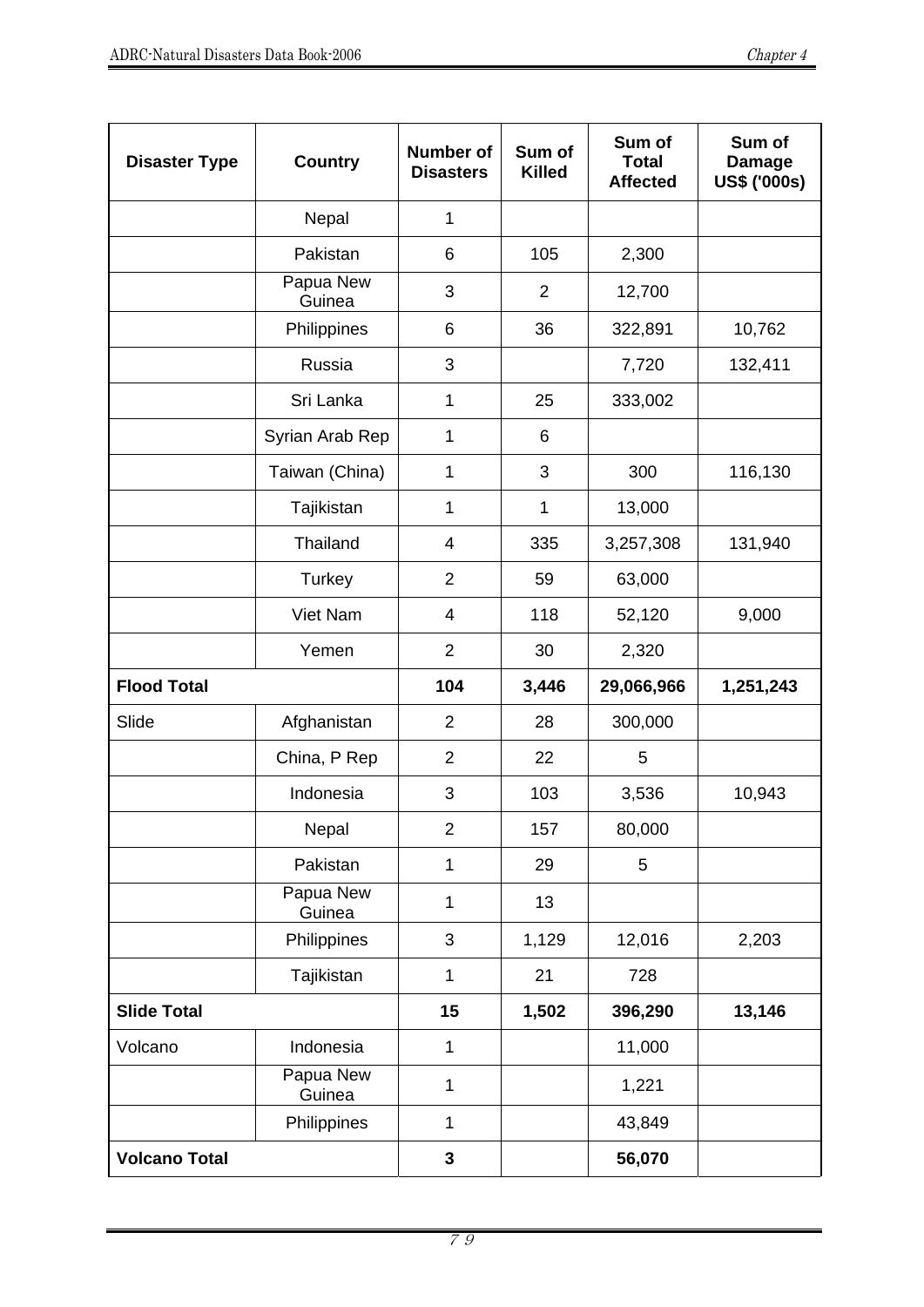| <b>Disaster Type</b>                | <b>Country</b>    | <b>Number of</b><br><b>Disasters</b> | Sum of<br><b>Killed</b> | Sum of<br><b>Total</b><br><b>Affected</b> | Sum of<br><b>Damage</b><br><b>US\$ ('000s)</b> |
|-------------------------------------|-------------------|--------------------------------------|-------------------------|-------------------------------------------|------------------------------------------------|
| Wave / Surge                        | Indonesia         | $\mathbf{1}$                         | 802                     | 35,543                                    | 2,000                                          |
| <b>Wave / Surge</b><br><b>Total</b> |                   | 1                                    | 802                     | 35,543                                    | 2,000                                          |
| Wild fire                           | Indonesia         | $\mathbf{1}$                         |                         | 200                                       | 14,000                                         |
| <b>Wild fire Total</b>              |                   | 1                                    |                         | 200                                       | 14,000                                         |
| Wind storm                          | Afghanistan       | $\overline{2}$                       | 71                      |                                           |                                                |
|                                     | Bangladesh        | $\overline{2}$                       | 119                     | 15,034                                    |                                                |
|                                     | China, P Rep      | $\overline{7}$                       | 1,415                   | 55,320,012                                | 6,837,000                                      |
|                                     | <b>East Timor</b> | $\mathbf{1}$                         |                         | 8,730                                     |                                                |
|                                     | India             | 1                                    | 114                     | 150,300                                   |                                                |
|                                     | Japan             | 3                                    | 119                     | 15,327                                    | 30,979                                         |
|                                     | Kyrgyzstan        | $\mathbf{1}$                         | 4                       | 9,075                                     |                                                |
|                                     | Myanmar           | $\mathbf 1$                          | 34                      | 60,106                                    |                                                |
|                                     | Philippines       | 10                                   | 1,787                   | 7,757,462                                 | 974,936                                        |
|                                     | Taiwan (China)    | $\overline{2}$                       | 3                       | 800                                       |                                                |
|                                     | Viet Nam          | 6                                    | 401                     | 3,297,290                                 | 1,090,000                                      |
| <b>Wind storm Total</b>             |                   | 36                                   | 4,067                   | 66,634,136                                | 8,932,915                                      |
| <b>Grand Total</b>                  |                   | 193                                  | 16,282                  | 120,044,926                               | 15,256,757                                     |

**Source: CRED-EMDAT, Université Catholique de Louvain, Brussels, Belgium, 2006**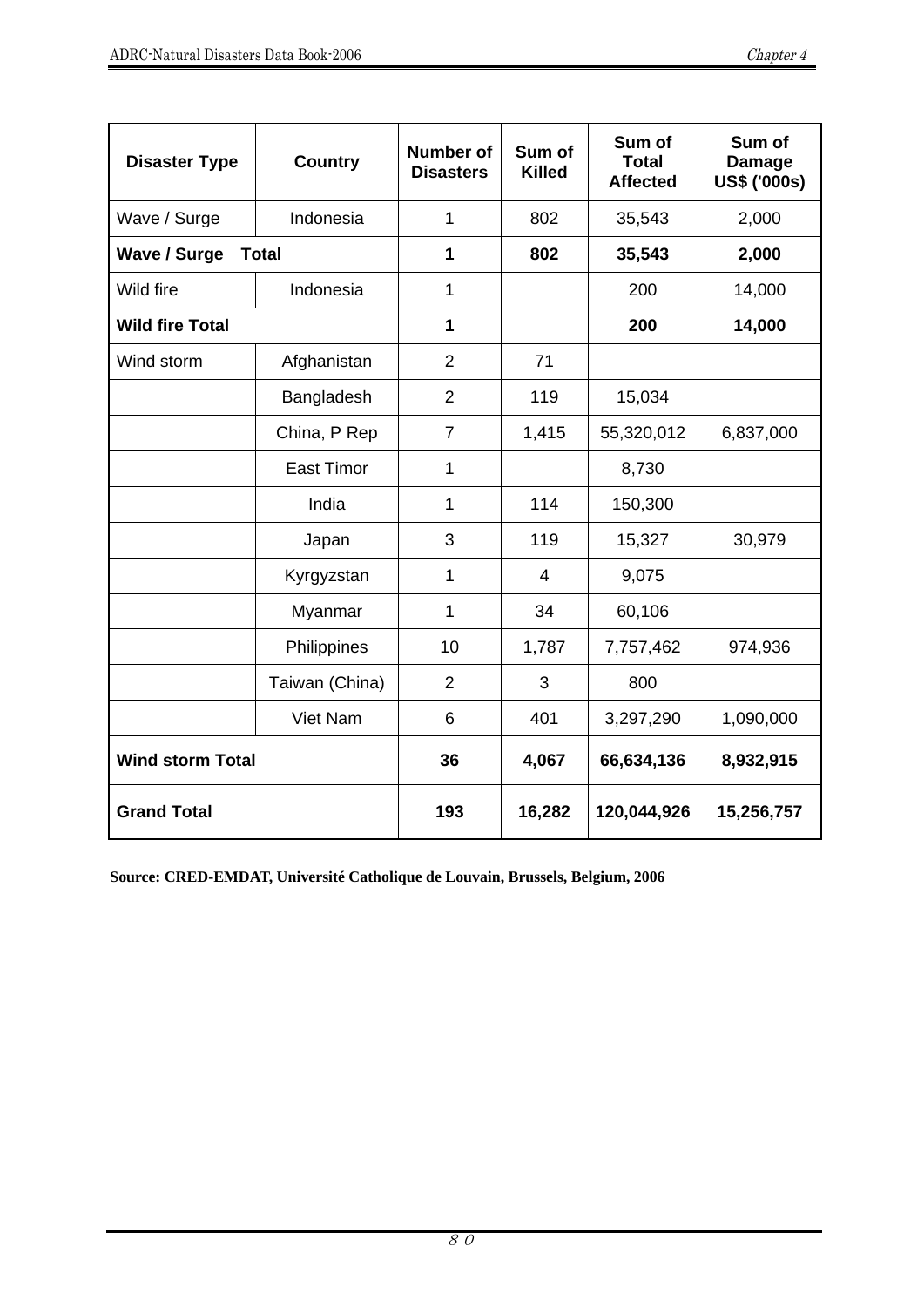## **4.2 Disaster Profiles of the ADRC-Member and Other Asian Countries**

| <b>Country</b>           | <b>Disaster Type</b>          | <b>Number</b><br><b>of</b><br><b>Disasters</b> | Sum of<br><b>Killed</b> | Sum of<br><b>Total</b><br><b>Affected</b> | Sum of<br><b>Damage</b><br><b>US\$ ('000s)</b> |
|--------------------------|-------------------------------|------------------------------------------------|-------------------------|-------------------------------------------|------------------------------------------------|
| Afghanistan              | Drought                       | 1                                              |                         | 1,900,000                                 |                                                |
|                          | Earthquake                    | 1                                              | 1                       | 935                                       |                                                |
|                          | Flood                         | $\overline{7}$                                 | 282                     | 32,970                                    |                                                |
|                          | Slide                         | $\overline{2}$                                 | 28                      | 300,000                                   |                                                |
|                          | Wind storm                    | $\overline{2}$                                 | 71                      |                                           |                                                |
| <b>Afghanistan Total</b> |                               | 13                                             | 382                     | 2,233,905                                 |                                                |
| Bangladesh               | <b>Extreme</b><br>Temperature | 1                                              | 100                     | 1,000                                     |                                                |
|                          | Flood                         | $\overline{2}$                                 |                         | 211,775                                   |                                                |
|                          | Wind storm                    | $\overline{2}$                                 | 119                     | 15,034                                    |                                                |
| <b>Bangladesh Total</b>  |                               | 5                                              | 219                     | 227,809                                   |                                                |
| Cambodia                 | Epidemic                      | 1                                              | 4                       |                                           |                                                |
|                          | Flood                         | $\overline{2}$                                 | 5                       | 38,000                                    |                                                |
| <b>Cambodia Total</b>    |                               | $\mathbf{3}$                                   | 9                       | 38,000                                    |                                                |
| China, P Rep             | Drought                       | 1                                              |                         | 18,000,000                                | 817,000                                        |
|                          | Earthquake                    | 6                                              | 23                      | 411,548                                   | 7,191                                          |
|                          | Epidemic                      | 1                                              | 5                       | 3                                         |                                                |
|                          | Flood                         | 19                                             | 406                     | 15,003,448                                | 709,400                                        |
|                          | Slide                         | $\overline{2}$                                 | 22                      | 5                                         |                                                |
|                          | Wind storm                    | $\overline{7}$                                 | 1,415                   | 55,320,012                                | 6,837,000                                      |
| China, P Rep Total       |                               | 36                                             | 1,871                   | 88,735,016                                | 8,370,591                                      |

### **Table 17: Natural Disasters in the ADRC-Member and Other Asian Countries by Country (2006)**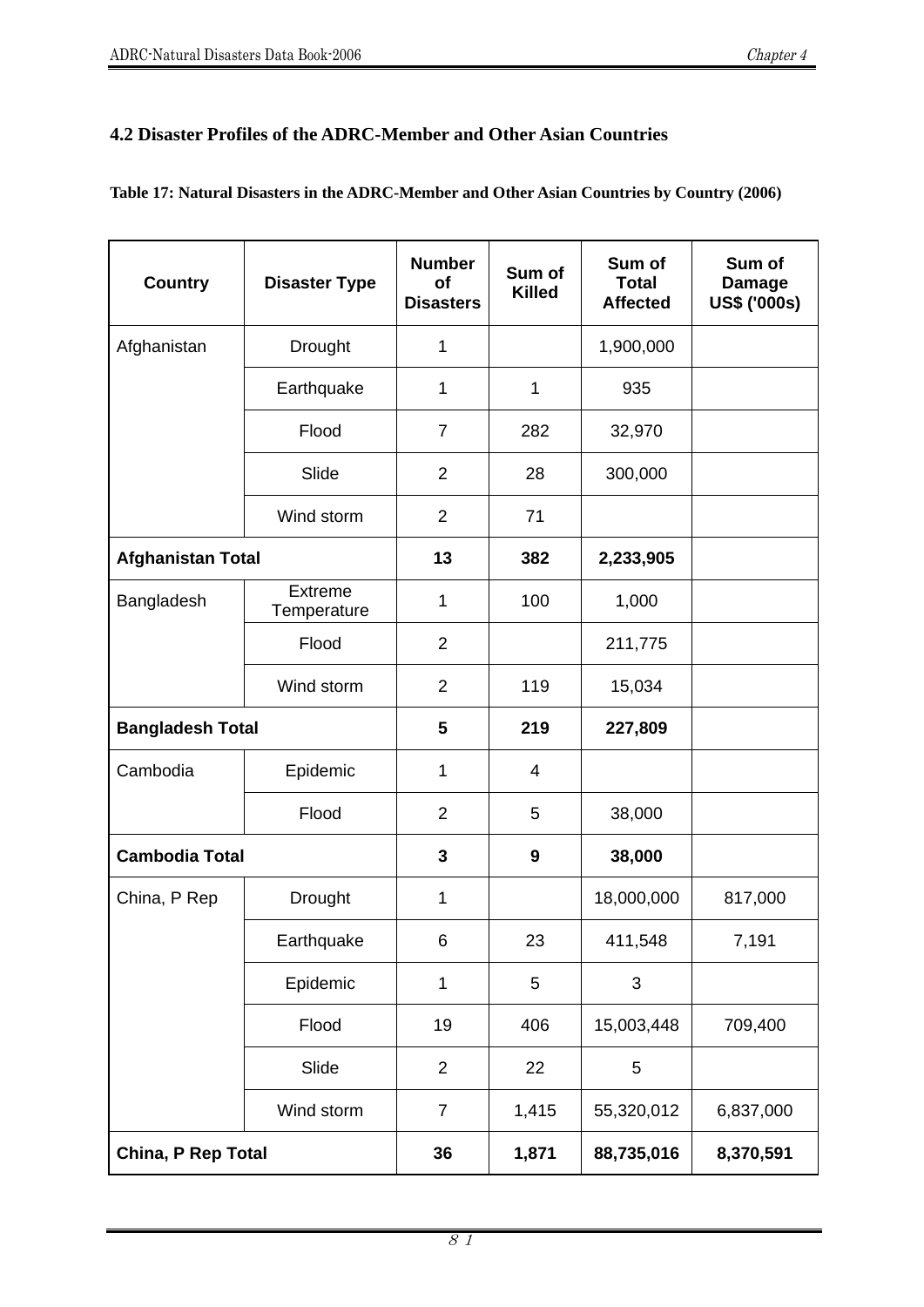| <b>Country</b>          | <b>Disaster Type</b>   | <b>Number</b><br>Οf<br><b>Disasters</b> | Sum of<br><b>Killed</b> | Sum of<br><b>Total</b><br><b>Affected</b> | Sum of<br><b>Damage</b><br><b>US\$ ('000s)</b> |
|-------------------------|------------------------|-----------------------------------------|-------------------------|-------------------------------------------|------------------------------------------------|
| <b>East Timor</b>       | Wind storm             | 1                                       |                         | 8,730                                     |                                                |
| <b>East Timor Total</b> |                        | 1                                       |                         | 8,730                                     |                                                |
| Georgia                 | Flood                  | 1                                       |                         | 600                                       |                                                |
| <b>Georgia Total</b>    |                        | 1                                       |                         | 600                                       |                                                |
| India                   | Epidemic               | 1                                       |                         | 153,324                                   |                                                |
|                         | Extreme<br>Temperature | $\overline{2}$                          | 227                     |                                           |                                                |
|                         | Flood                  | 14                                      | 858                     | 9,009,065                                 |                                                |
|                         | Wind storm             | 1                                       | 114                     | 150,300                                   |                                                |
| <b>India Total</b>      |                        | 18                                      | 1,199                   | 9,312,689                                 |                                                |
| Indonesia               | Earthquake             | 4                                       | 5,790                   | 3,180,439                                 | 3,100,000                                      |
|                         | Epidemic               | 1                                       | 11                      |                                           |                                                |
|                         | Flood                  | 10                                      | 735                     | 388,233                                   | 102,300                                        |
|                         | Slide                  | 3                                       | 103                     | 3,536                                     | 10,943                                         |
|                         | Volcano                | 1                                       |                         | 11,000                                    |                                                |
|                         | Wave / Surge           | 1                                       | 802                     | 35,543                                    | 2,000                                          |
|                         | Wild fire              | 1                                       |                         | 200                                       | 14,000                                         |
| <b>Indonesia Total</b>  |                        | 21                                      | 7,441                   | 3,618,951                                 | 3,229,243                                      |
| Iran, Islam Rep         | Earthquake             | 3                                       | 63                      | 168,494                                   | 42,262                                         |
|                         | Flood                  | $\mathbf{1}$                            | 14                      | 2,800                                     | 16,000                                         |
| Iran, Islam Rep Total   |                        | $\overline{\mathbf{4}}$                 | 77                      | 171,294                                   | 58,262                                         |
| Iraq                    | Epidemic               | 1                                       |                         |                                           |                                                |
|                         | Flood                  | $\overline{2}$                          | 20                      | 59,910                                    | 1,300                                          |
| <b>Iraq Total</b>       |                        | $\mathbf 3$                             | 20                      | 59,910                                    | 1,300                                          |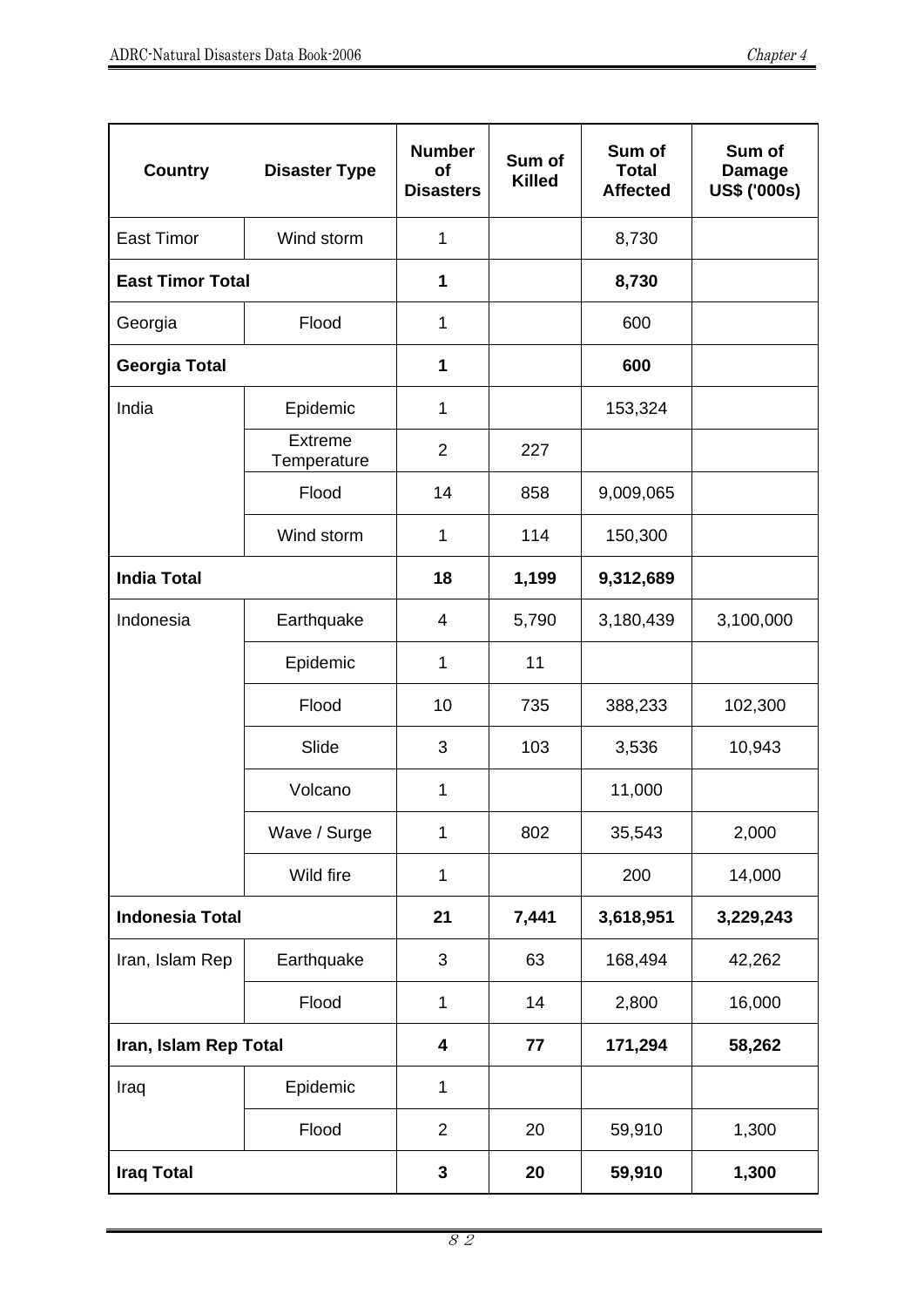| <b>Country</b>          | <b>Disaster Type</b>          | <b>Number</b><br>Οf<br><b>Disasters</b> | Sum of<br><b>Killed</b> | Sum of<br><b>Total</b><br><b>Affected</b> | Sum of<br><b>Damage</b><br><b>US\$ ('000s)</b> |
|-------------------------|-------------------------------|-----------------------------------------|-------------------------|-------------------------------------------|------------------------------------------------|
| Japan                   | Flood                         | $\overline{2}$                          | 42                      | 10,532                                    |                                                |
|                         | Wind storm                    | 3                                       | 119                     | 15,327                                    | 30,979                                         |
| <b>Japan Total</b>      |                               | 5                                       | 161                     | 25,859                                    | 30,979                                         |
| Korea Dem P<br>Rep      | Flood                         | $\overline{2}$                          | 278                     | 91,824                                    |                                                |
| Korea Dem P Rep Total   |                               | $\mathbf{2}$                            | 278                     | 91,824                                    |                                                |
| Korea, Rep              | Flood                         | 1                                       | 46                      | 4,630                                     |                                                |
| Korea, Rep Total        |                               | 1                                       | 46                      | 4,630                                     |                                                |
| Kyrgyzstan              | Earthquake                    | 1                                       |                         | 12,050                                    |                                                |
|                         | Wind storm                    | 1                                       | 4                       | 9,075                                     |                                                |
| <b>Kyrgyzstan Total</b> |                               | $\mathbf{2}$                            | 4                       | 21,125                                    |                                                |
| Malaysia                | Flood                         | 5                                       | 15                      | 136,518                                   | 22,000                                         |
| <b>Malaysia Total</b>   |                               | 5                                       | 15                      | 136,518                                   | 22,000                                         |
| Myanmar                 | Flood                         | 1                                       | 25                      | 10,000                                    |                                                |
|                         | Wind storm                    | 1                                       | 34                      | 60,106                                    |                                                |
| <b>Myanmar Total</b>    |                               | $\mathbf{2}$                            | 59                      | 70,106                                    |                                                |
| Nepal                   | Flood                         | $\mathbf{1}$                            |                         |                                           |                                                |
|                         | Slide                         | $\overline{2}$                          | 157                     | 80,000                                    |                                                |
| <b>Nepal Total</b>      |                               | $\mathbf{3}$                            | 157                     | 80,000                                    |                                                |
| Pakistan                | <b>Extreme</b><br>Temperature | 1                                       | 84                      | 100                                       |                                                |
|                         | Flood                         | 6                                       | 105                     | 2,300                                     |                                                |
|                         | Slide                         | 1                                       | 29                      | 5                                         |                                                |
| <b>Pakistan Total</b>   |                               | 8                                       | 218                     | 2,405                                     |                                                |
| Papua New<br>Guinea     | Flood                         | 3                                       | $\overline{2}$          | 12,700                                    |                                                |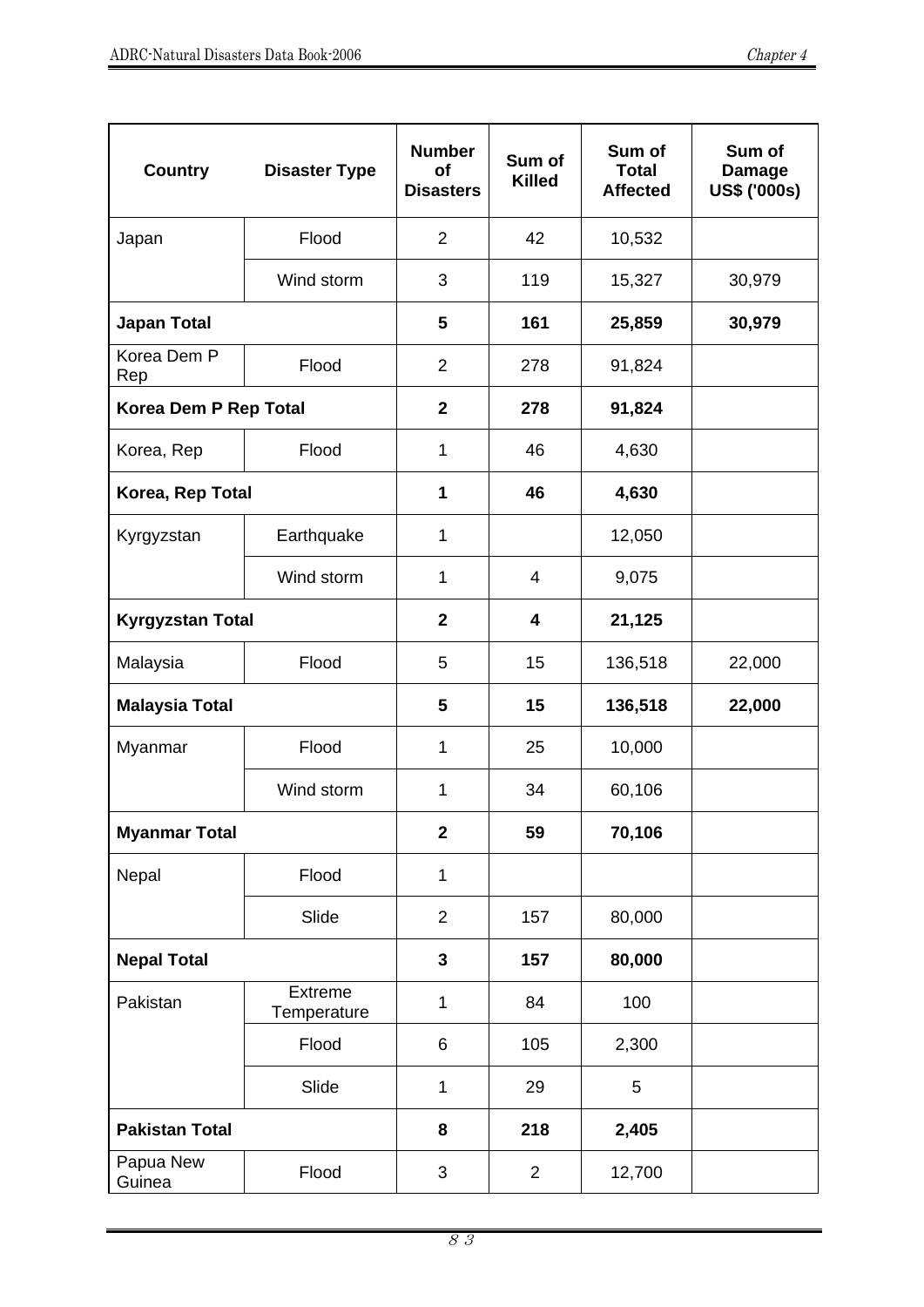| <b>Country</b>                | <b>Disaster Type</b>          | <b>Number</b><br>Οf<br><b>Disasters</b> | Sum of<br><b>Killed</b> | Sum of<br><b>Total</b><br><b>Affected</b> | Sum of<br><b>Damage</b><br><b>US\$ ('000s)</b> |
|-------------------------------|-------------------------------|-----------------------------------------|-------------------------|-------------------------------------------|------------------------------------------------|
|                               | Slide                         | 1                                       | 13                      |                                           |                                                |
|                               | Volcano                       | 1                                       |                         | 1,221                                     |                                                |
| <b>Papua New Guinea</b>       | <b>Total</b>                  | 5                                       | 15                      | 13,921                                    |                                                |
| Philippines                   | Flood                         | 6                                       | 36                      | 322,891                                   | 10,762                                         |
|                               | Slide                         | 3                                       | 1,129                   | 12,016                                    | 2,203                                          |
|                               | Volcano                       | 1                                       |                         | 43,849                                    |                                                |
|                               | Wind storm                    | 10                                      | 1,787                   | 7,757,462                                 | 974,936                                        |
| <b>Philippines Total</b>      |                               | 20                                      | 2,952                   | 8,136,218                                 | 987,901                                        |
| Russia                        | Earthquake                    | 1                                       |                         | 12,040                                    | 55,000                                         |
|                               | <b>Extreme</b><br>Temperature | 1                                       | 116                     | 14                                        | 1,000,000                                      |
|                               | Flood                         | 3                                       |                         | 7,720                                     | 132,411                                        |
| <b>Russia</b><br><b>Total</b> |                               | 5                                       | 116                     | 19,774                                    | 1,187,411                                      |
| Sri Lanka                     | Flood                         | 1                                       | 25                      | 333,002                                   |                                                |
| <b>Sri Lanka Total</b>        |                               | 1                                       | 25                      | 333,002                                   |                                                |
| Syrian Arab<br>Rep            | Flood                         | 1                                       | 6                       |                                           |                                                |
| <b>Syrian Arab Rep Total</b>  |                               | 1                                       | 6                       |                                           |                                                |
| Taiwan (China)                | Earthquake                    | 1                                       | $\overline{2}$          | 42                                        |                                                |
|                               | Flood                         | 1                                       | 3                       | 300                                       | 116,130                                        |
|                               | Wind storm                    | $\overline{2}$                          | 3                       | 800                                       |                                                |
| <b>Taiwan (China) Total</b>   |                               | $\overline{\mathbf{4}}$                 | 8                       | 1,142                                     | 116,130                                        |
| Tajikistan                    | Earthquake                    | $\mathbf{1}$                            | 3                       | 15,427                                    | 22,000                                         |
|                               | Flood                         | $\mathbf{1}$                            | $\mathbf{1}$            | 13,000                                    |                                                |
|                               | Slide                         | 1                                       | 21                      | 728                                       |                                                |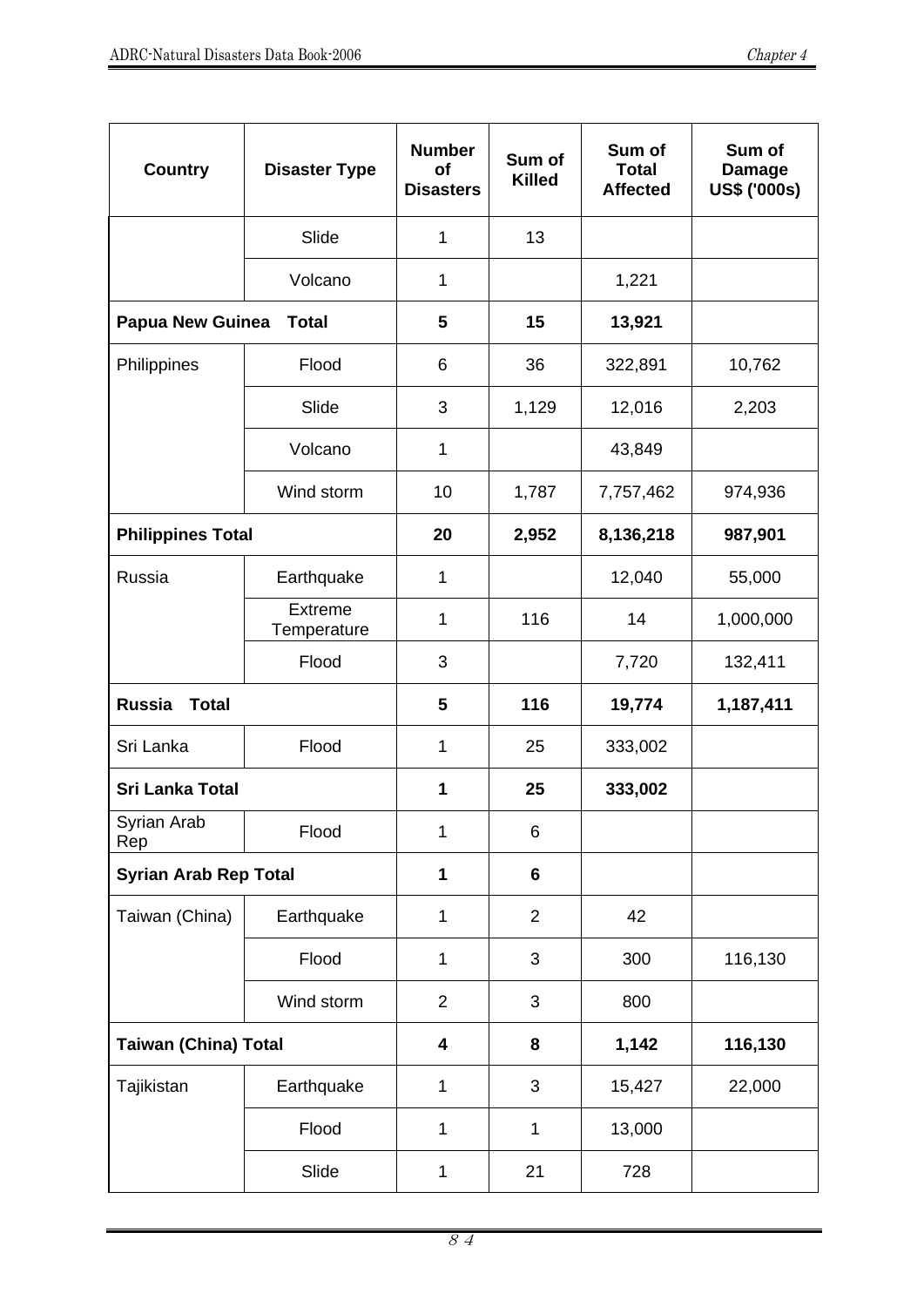| <b>Country</b>          | <b>Disaster Type</b> | <b>Number</b><br>of<br><b>Disasters</b> | Sum of<br><b>Killed</b> | Sum of<br><b>Total</b><br><b>Affected</b> | Sum of<br><b>Damage</b><br><b>US\$ ('000s)</b> |
|-------------------------|----------------------|-----------------------------------------|-------------------------|-------------------------------------------|------------------------------------------------|
| <b>Tajikistan Total</b> |                      | 3                                       | 25                      | 29,155                                    | 22,000                                         |
| Thailand                | Flood                | $\overline{4}$                          | 335                     | 3,257,308                                 | 131,940                                        |
| <b>Thailand Total</b>   |                      | $\overline{\mathbf{4}}$                 | 335                     | 3,257,308                                 | 131,940                                        |
| Turkey                  | Epidemic             | $\overline{2}$                          | 20                      | 222                                       |                                                |
|                         | Flood                | $\overline{2}$                          | 59                      | 63,000                                    |                                                |
| <b>Turkey Total</b>     |                      | $\overline{\mathbf{4}}$                 | 79                      | 63,222                                    |                                                |
| Viet Nam                | Epidemic             | 1                                       | 16                      | 83                                        |                                                |
|                         | Flood                | $\overline{4}$                          | 118                     | 52,120                                    | 9,000                                          |
|                         | Wind storm           | 6                                       | 401                     | 3,297,290                                 | 1,090,000                                      |
| <b>Viet Nam Total</b>   |                      | 11                                      | 535                     | 3,349,493                                 | 1,099,000                                      |
| Yemen                   | Flood                | $\overline{2}$                          | 30                      | 2,320                                     |                                                |
| <b>Yemen Total</b>      |                      | $\mathbf{2}$                            | 30                      | 2,320                                     |                                                |
| <b>Grand Total</b>      |                      | 193                                     | 16,282                  | 120,044,926                               | 15,256,757                                     |

#### **Source: CRED-EMDAT, Université Catholique de Louvain, Brussels, Belgium, 2006.**

Table 17 shows the types of natural disasters that occurred by country. The following country-specific discussions are based on Table 17.

In **Afghanistan,** droughts, floods, and landslides caused considerable human casualties, while an earthquake also had a moderate impact.

In **Bangladesh**, floods and wind storms caused considerable human causalities and loss of life. Bangladesh lies along the path of cyclones generated in the Bay of Bengal, making the country particularly prone to hydro-meteorological disasters.

**Cambodia** recorded heavy human casualties, including some fatalities, due to floods.

**China** experienced almost every type of disaster, as the country covers a vast area and has a large population. The most severe disasters in China in 2006 were wind storms and drought, followed by floods. Earthquakes also had a considerable impact on the population. Wind storms, drought, and floods proved to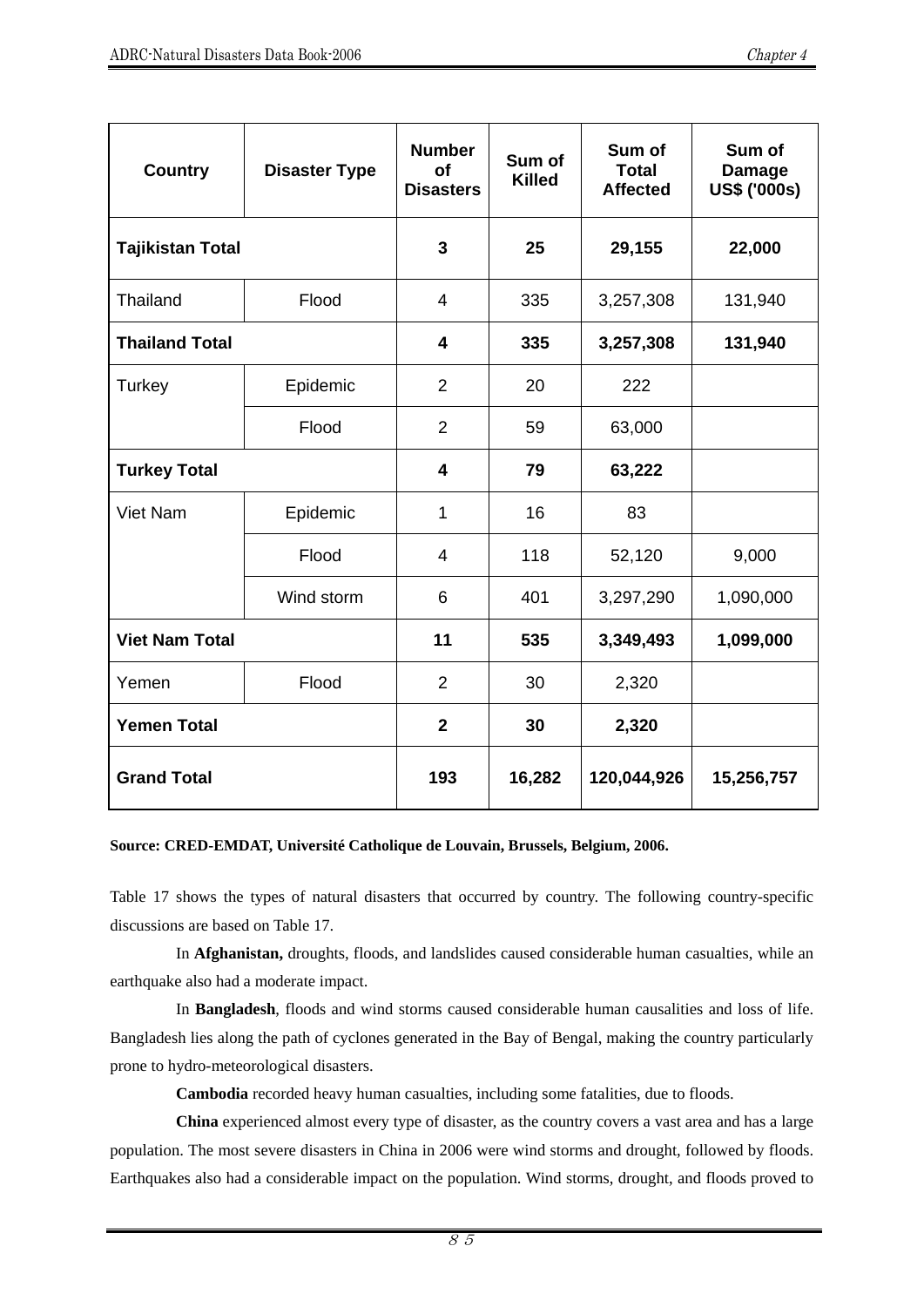be the largest natural disasters in China in 2006 in terms of both the affected population and economic damage. These disasters were also among the 25 worst disasters in the world in 2006 in terms of human casualties and economic losses.

Wind storms reported in **East Timor** in 2006 affected many people. **Georgia** reported floods that caused only minor human causalities.

**India** experienced many severe disasters in 2006. The massive Indian Ocean Tsunami struck in 2004, but 2005 brought even more trouble, with heavy floods and wind storms affecting many parts of the country. The most devastating disaster in 2005, the South Asian Earthquake, had a tremendous impact on India. It caused almost US\$6 billion in damage in India and severely disrupted everyday life. India also experienced some of the world's worst disasters in 2006, mostly floods and wind storms, followed by epidemics. Flooding that resulted in particularly heavy human casualties made this one of world's 25 worst disasters in 2006. Located in a natural disaster-prone area, India is vulnerable to wind storms spawned in the Bay of Bengal and the Arabian Sea, earthquakes caused by active crustal movement in the Himalayan Mountains, floods brought about by monsoons, and droughts in the country's arid and semi-arid areas. India has also become much more vulnerable to tsunamis in the Indian Ocean since the 2004 Indian Ocean Tsunami struck the coastal areas of Andaman and the Nicobar Islands.

One of the worst hit countries in 2006 was **Indonesia**. In 2004, Indonesia was significantly affected by tsunamis, earthquakes, floods, wind storms, volcanic eruptions, and epidemics. The year 2005 brought more disasters, including earthquakes, volcanic eruptions, and floods. In 2006, the country experienced one of the world's 25 worst disasters, an earthquake and subsequent tsunami that inflicted heavy causalities and economic damage. This caused the world's highest death toll due to a natural disaster in 2006, and also resulted in the greatest economic damage that year. With seismic belts running throughout the country, Indonesia is prone to earthquakes. It has 129 active volcanoes and regularly experiences volcanic eruptions. As the world's largest archipelago, Indonesia is also prone to seismic upheaval because of its location along the Pacific "Ring of Fire," an arc of volcanoes and fault lines encircling the Pacific Basin. The year 2006 was no exception in terms of disasters related to volcanic activity. Floods and wind storms also tend to occur during the country's rainy season.

The year 2006, like 2004 and 2005, was devastating for **Iran**, which experienced earthquakes and floods. In 2003, the historic Bam Earthquake destroyed almost the entire historical town of Bam and accounted for the highest number of human lives claimed in a single disaster that year. In spite of earthquakes and floods, 2006 was a better year than 2003 or 2004. However, greater damage was sustained in 2006 than in 2005.

Floods affected **Iraq** and inflicted considerable human casualties and economic losses in 2006.

In **Japan,** 2006 was not as bad a year as 2004 in terms of natural disaster damage and human casualties. The 2004 Niigata earthquake caused about US\$28 billion in damage and affected more than 62,000 people. Some major wind storms and floods also had a considerable impact on the population in 2005. The damage caused by disasters was comparatively low in 2006 versus previous years, and was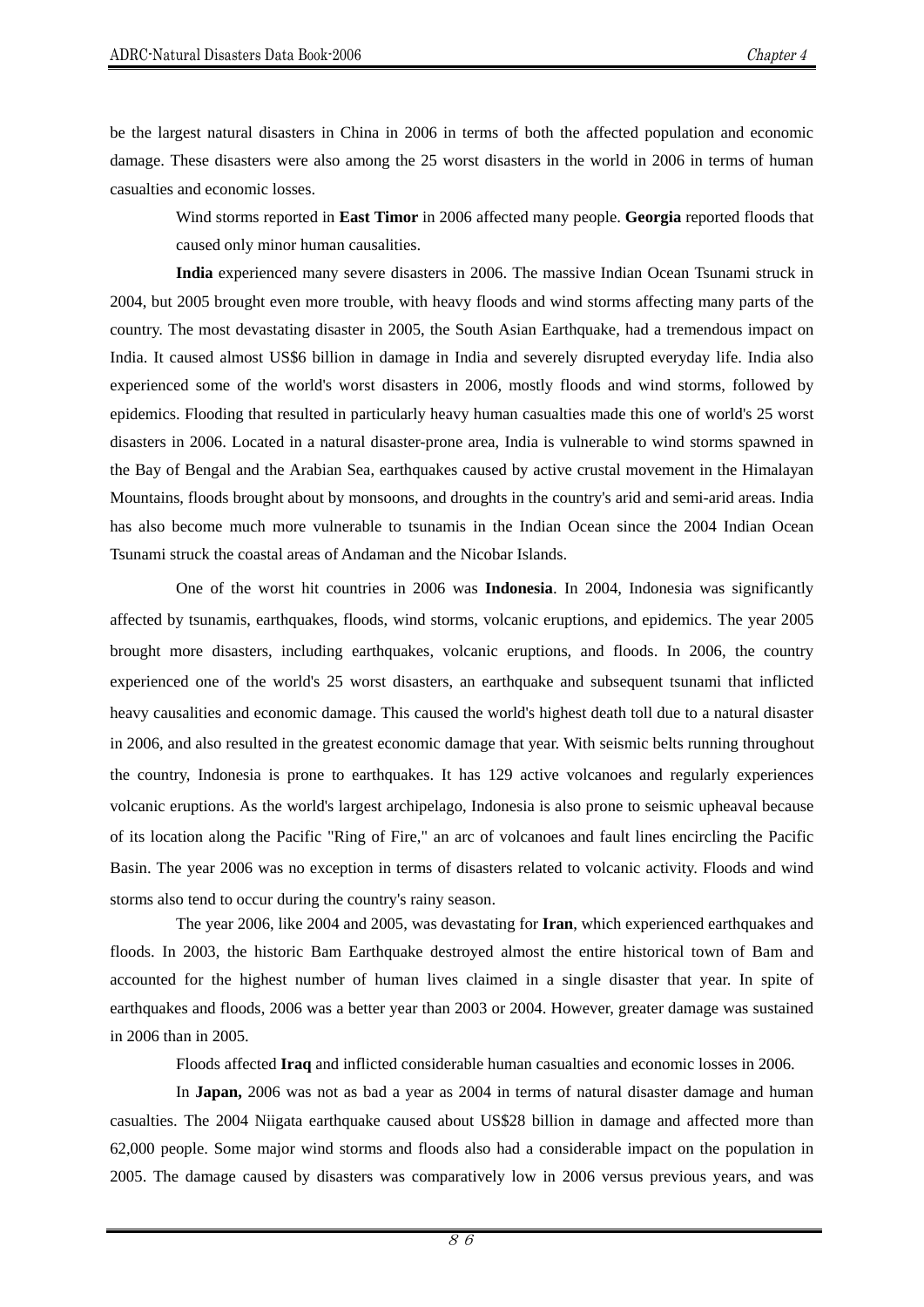attributed to wind storms and floods. Since Japan's geographical position makes it highly prone to earthquakes, wind storms, floods, landslides, and tsunamis, it has some of the best disaster management systems and countermeasures in the world. These have proven to be highly effective in reducing human casualties and losses.

Most of the natural disasters that occur in **Korea (North and South)** consist of floods in the rainy season, as well as wind storms. In 2006 there were also floods but the related human casualties and economic losses were not as high as in 2005 or 2004.

Almost 90% of **Kyrgyzstan** is covered with mountains that are more than 1,000 meters above sea level, and about 40% of those are situated in alpine areas higher than 3,000 meters in elevation. The distinctive natural disasters of Kyrgyzstan are earthquakes accompanied by active crustal deformations, and floods caused by snowmelt and landslides. In 2006, unlike previous years, Kyrgyzstan reported an earthquake and wind storm that caused moderate human casualties.

**Malaysia** often experiences floods and landslides caused by rainfall during the monsoon season and rainstorms triggered by tropical low pressure systems. In 2006, the country experienced floods that resulted in little loss of life and economic damage, in spite of high numbers of affected population.

Though a wind storm and flood occurred in **Myanmar** in 2006, they produced very little human and economic losses.

**Nepal** is located in the Himalayan region where the Indian plate is subsiding under the Eurasian plate. This crustal formation causes frequent earthquakes. Floods, landslides, and extreme temperatures also often pose a threat to Nepal. Table 17 shows that in 2006, Nepal experienced landslides that caused considerable human losses and a high total affected population (which includes the numbers of homeless, injured, and affected persons).

**Pakistan** is often hit by drought, extreme temperatures, floods, landslides, earthquakes, and wind storms. In 2005, the South Asian earthquake caused significant human casualties, with more than 73,000 dead and about three million people affected. This disaster produced the highest death toll in the world in 2005. The year 2006 was not as bad a year as 2005, but floods and extreme temperatures still had a significant impact on the population.

**Papua New Guinea** is highly vulnerable to all kinds of natural disasters, both hydro-meteorological and geo-physical, such as earthquakes, tsunamis, volcanic activity, floods, and wind storms. Floods and volcanic eruptions were the main natural disasters that occurred in 2006. These affected considerable numbers of people, but caused relatively little loss of life. The affected population figures from these disasters were some of the highest in Oceania in 2006.

**The Philippines** is located along the Pacific "Ring of Fire," making it vulnerable to both hydro-meteorological and geo-physical natural disasters. As in previous years, the damage caused by hydro-meteorological disasters grew in 2006, with very large populations were affected by floods and wind storms. Wind storms and floods once again caused extensive economic damage in 2006. Landslides also significantly affected the population and inflicted heavy human losses, ranking them among the world's 25 worst disasters in terms of human losses in 2006.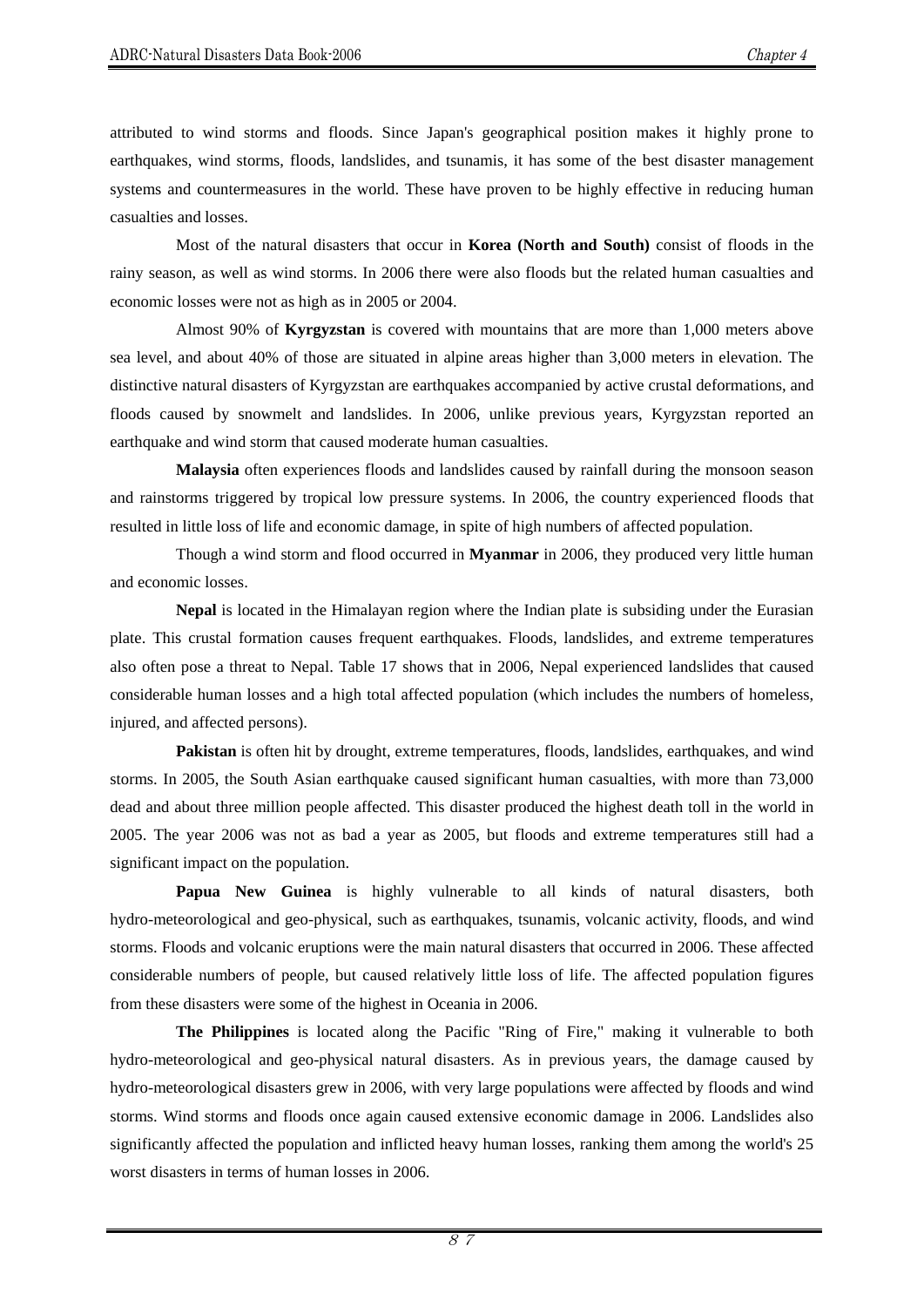**Russia** is a vast land where the disaster-affected population and economic losses are relatively large. Floods, landslides, extreme temperatures, and wind storms affected large numbers of people in 2005. In 2006, however, an unusual cold wave occurred in Russia, and it was ranked among the worst disasters in Europe. Floods and earthquakes also caused considerable economic losses and affected many people in Russia in 2006.

The year 2006 was not nearly as disastrous as 2004 for **Sri Lanka**, which is located in the Indian Ocean just south of India, but it was worse than 2005. Sri Lanka frequently experiences droughts during its dry seasons, and wind storms, floods and subsequent landslides during its rainy seasons due to cyclones from the Bay of Bengal. These natural disasters have been the country's prime concerns thus far. In 2004, Sri Lanka was devastated by the record-breaking Indian Ocean Tsunami, which caused tremendous human losses and affected untold numbers of people. The economic damage caused by this tsunami was so huge as to have severely affected the country's economic progress. The scale of the human and economic losses sustained triggered a massive outpouring of international assistance to that country in 2004. This continued in 2005, as tsunami recovery efforts progressed at a slow pace. Compounding this catastrophe, Sri Lanka also experienced a flood in 2006 that affected more than 330,000 people.

**Syria** experienced a flood in 2006, but its economic and social impacts were minimal.

Wind storms, a flood, and an earthquake also occurred in **Taiwan (China)** in 2006, yielding relatively high numbers of affected people and economic damage. The most significant economic damage was caused by heavy flooding.

**Tajikistan's** prime concerns are earthquakes and floods, as much of its terrain is mountainous. Landslides and floods in 2005 resulted in human casualties and economic damage. In 2006, an earthquake caused considerable economic losses, but fewer fatalities than the landslides.

Like 2004 and 2005, the year 2006 was a bad year for flooding in **Thailand**. Floods killed more than 330 people, affected more than three million people, and caused damage of more than US\$132 million. The economic damage to this country was due to flooding. Thailand is highly prone to natural disasters because of its location and terrain. The northeastern area is prone to floods and drought, while the south is vulnerable to storms, floods, and landslides. Of these, floods had the greatest impact on Thailand in 2006. It is important to note that the population affected by hydro-meteorological disasters is quite large every year.

**Turkey** experienced heavy human casualties due to floods and epidemics.

**Viet Nam** is located in the southeast monsoon climate area, where the majority of annual rainfall occurs during the rainy season and regularly causes heavy human and economic losses. Wind storms and floods caused severe human casualties and economic losses in Viet Nam in 2006. These disasters affected more than three million people and caused more than US\$1billion in damage. Figures for 2006 were much higher than in previous years, necessitating the development of countermeasures to prevent a recurrence.

Human casualties in **Yemen** in 2006 were caused primarily by floods.

The tables above show that the majority of ADRC-member and other Asian countries experienced either hydro-meteorological disasters and/or geo-physical disasters that inflicted heavy human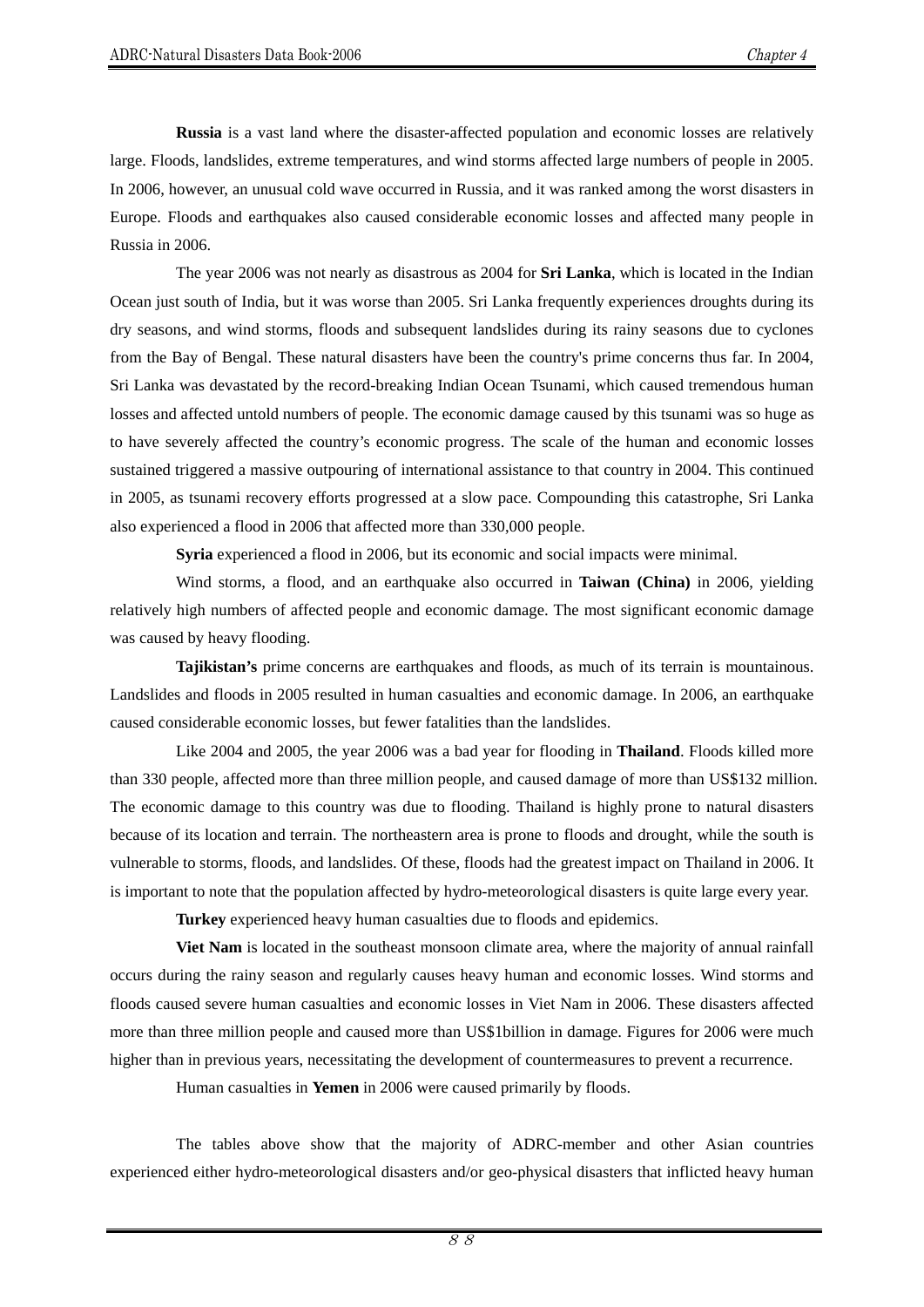and economic losses on society and created additional hurdles for economic development efforts. Furthermore, the severe impact of these disasters deprived people of opportunities for socio-economic advancement, thereby slowing down the pace of national and regional development. The most severe disasters in 2006 occurred in Asia (China, India, the Philippines, Indonesia, Thailand, Viet Nam and Bangladesh) and affected large numbers of people. The earthquake and tsunami in Indonesia, floods in India, China, and Bangladesh, and wind storms and landslides in the Philippines were particularly damaging, causing destruction at home and hindering economic and development progress region wide. Southeast Asia sustained heavy human and economic damage due to both hydro-meteorological and geo-physical disasters in 2006, once again exposing it as the most disaster-prone region in the world. It is imperative that efforts be made to design and implement proper disaster mitigation and preparedness plans to reduce loss of life, human casualties, and economic losses, and to contribute to sustainable development on a global scale.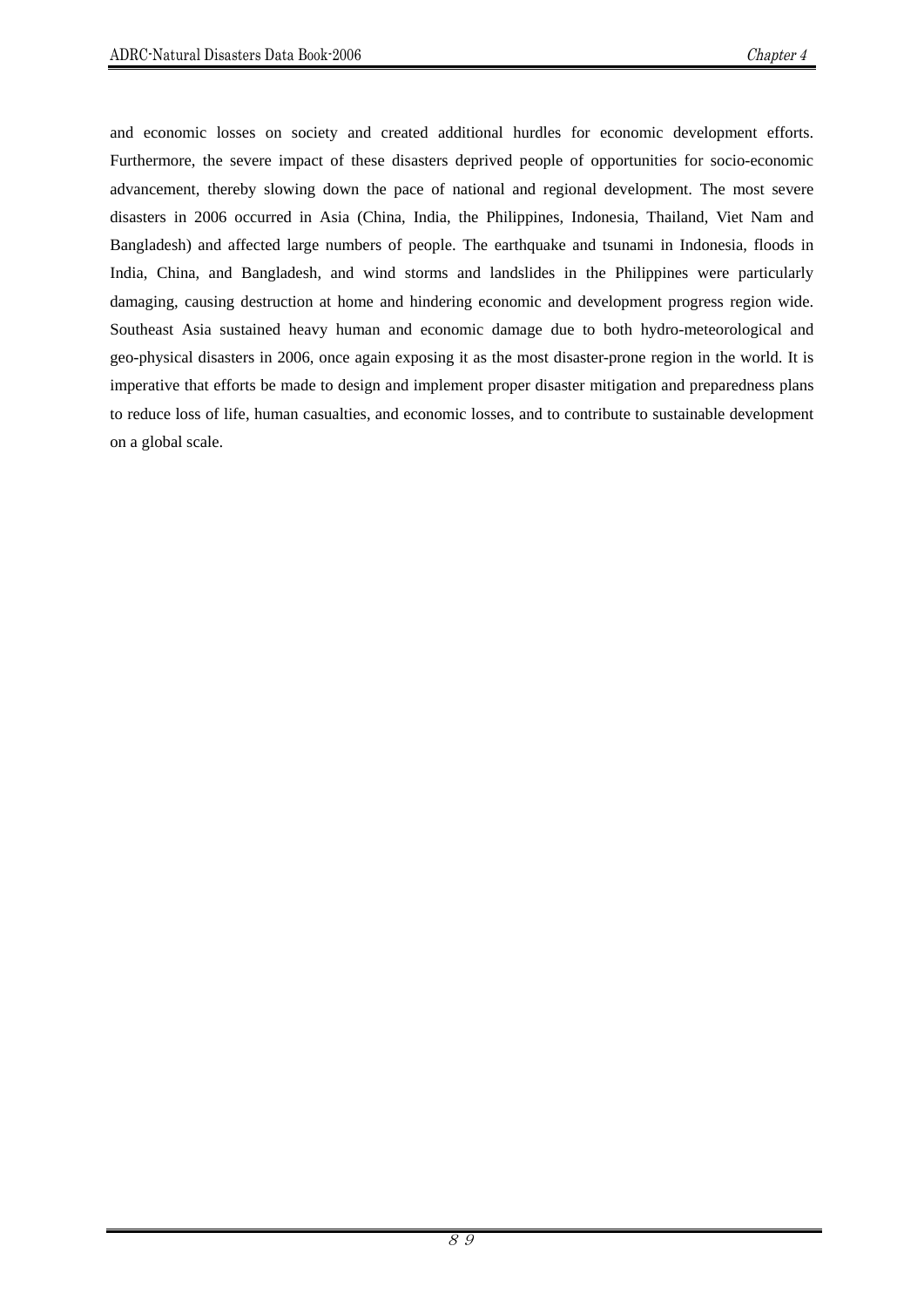#### **4.3 Conclusions**

The year 2006 brought severe natural disasters all over the world. The highest death toll resulted from the earthquake and tsunami in Indonesia, the highest affected population from the wind storms and floods in China and the countries of Southeast Asia, and the highest level of economic damage from wind storms and floods in China and the earthquake and tsunami in Indonesia. The year 2006 was one of the most devastating for the Asian region in recent years. Africa also suffered droughts, floods, and epidemics. Europe experienced extreme temperatures (cold wave, heat wave) and floods which claimed many lives and caused casualties throughout the region. Oceania sustained floods and wind storms, and was moderately impacted by volcanic eruptions. Australia and Papua New Guinea were the most severely affected countries of Oceania. The US was also hit by intense floods, which caused the highest levels of economic damage for 2006.

An analysis of the long-term disaster data shows that low-income countries and less developed countries were significantly affected in terms of their ratio of human losses to population, and their ratio of damage to gross national income (GNI). The disaster figures and data for 2006 were consistent with patterns from previous years, but the ratio of damage to the economy was higher in the upper-middle and high-income countries this year. This reinforces the lesson that even the developed countries cannot be complacent about disaster reduction strategies and countermeasures. It also highlights the need for continuous review and monitoring of disaster reduction strategies, and underscores the need for effective, practical regional cooperation, and investments in disaster reduction measures.

Although many initiatives have been launched and investments made in developing countries in regions vulnerable to disasters, the increasing frequency and magnitude of natural catastrophes that result in economic loss and human casualties have hindered those initiatives. This book has sought to derive conclusions from the analytical evidence that can be used to integrate disaster risk management initiatives with development objectives. The preceding chapters show that the human development and income levels of a country are crucial determinants of the effective implementation of risk management approaches and post-disaster management initiatives. In addition, the active and effective participation of women in the risk management process has been shown to be a crucial factor in the development of any meaningful disaster countermeasures, especially in the least developed countries.

These general phenomena can be seen not only in the ADRC-member countries, but also throughout Asia. The obvious vulnerability of this region to geo-physical and hydro-meteorological disasters given its demographic, socio-economic, and geo-physical factors justifies the need for prudent development policies and proactive risk management practices, as well as further investments in disaster reduction. This book also advocates the effective integration of disaster management perspectives into national and regional sustainable development efforts. Disasters have a negative impact on every aspect of a country. To reduce the damage caused by natural disasters, it is essential to promote country-appropriate disaster prevention measures that take advantage of domestic personnel and material resources as well as foreign assistance. The 2006 disaster data lends further support for this argument.